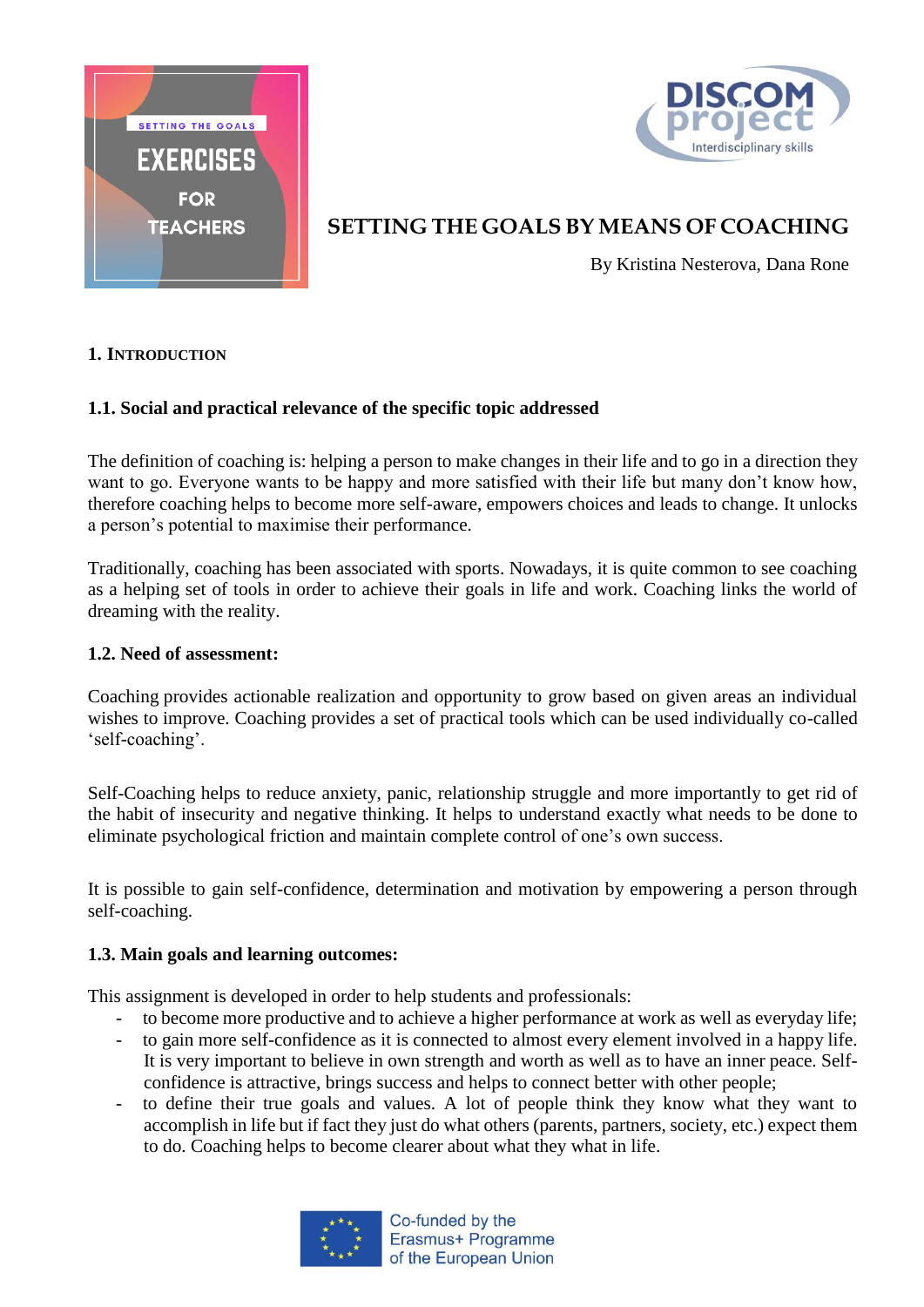- to have their life more balanced. There is a number of practical coaching tools and selfassessments which helps quickly to understand how balanced and fulfilled a person's life is and to identify the 'weak' spots in order to focus and improve them.
- to get intellectual stimulation from discussing important ideas. Almost every topic in coaching can be analysed and observed in everyday life. Coaching makes people understand that there is no 'black and white' objects or subjects in life, most of the people's behaviour and actions, even bad ones, have their positive intention underneath.
- to be more satisfied with their life and to become the person they want to be. Coaching makes people dream and helps to shape those dreams into goals and the goals into reality.

## **2. METHODOLOGICAL APPROACHES TO SELF-ASSESSMENT BY INDIVIDUAL STUDENTS AS WELL AS GROUP EXERCISE**

Exercises for Students Individual Work

2.1. **Life Balance Wheel. This exercise** is a self-assessment which does not require any background knowledge on coaching. The Wheel consists of eight areas and students individually rate their level of satisfaction with each area. This gives an immediate summary of their current "life balance". The exercise can be found as 'Exercise 1' in the section 'Exercises for Students Individual Work'.

After the rating is done, it is required to make connections between areas, to see the development of which areas give a positive impact on others. Students do it individually, as well.

The exercise is recommended to be done between 15-30 minutes.

The results are supposed to show the areas of the students' life, which require to focus on more, in order to improve them.

The exercise is well-explained and has visual examples for students for better understanding.

**2.2. Setting the Right Goals.** This individual assignment does not require any background knowledge. The purpose of the 'Setting the Right Goals' exercise is to teach students formulate their goals correctly. For that reason, two concepts of goals setting are presented: HUGGS (Huge, Unbelievably Good Goals) and SMART (Specific, Measurable, Attractive, Realistic and Time Bound). The exercise can be found as 'Exercise 2' in the section 'Exercises for Students Individual Work'.

The exercise can take up to 30 minutes.

Exercises for Students **Group Work**

**2.3. Drama triangle.** The drama triangle is a dynamic model of social interaction and conflict developed by Dr. Karpman. The exercise can be found as 'Exercise 1' in the section 'Exercises for Students Group Work'.

This is a group exercise which requires a beforehand reading for better understanding. The recommended articles to read:

- 'The Three Faces of Victim An Overview of the Victim Triangle' by [Lynne Forrest.](https://www.lynneforrest.com/author/lynneblog/)
- ['Breaking the Drama Triangle'](http://www.johngouletmft.com/Breaking_The_Drama_Triangle_Newest.pdf) by Goule John

Students are divided into groups of 4-6 members in each. The distribution is better to be done randomly and students who are not very close to each other, get a chance to work in one team together. An example

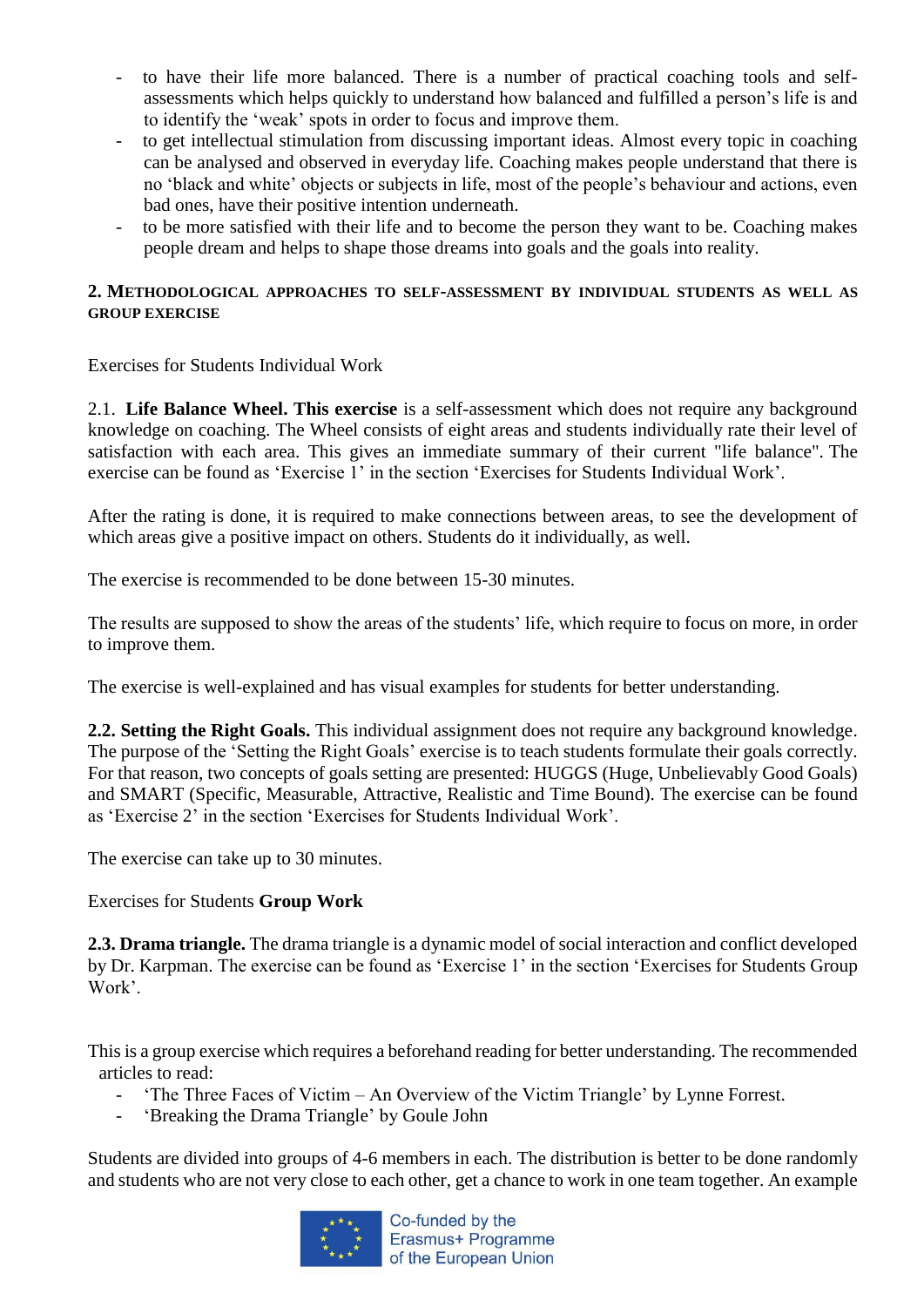of how to team students up can be to find something common in their appearance (colour of their clothing, glasses or those who wear blazers). Students who match, start building a team for this exercise.

The exercise includes two dialogues between two different family members. After students have read both dialogues, they are asked to discuss in the groups: Who from the fictional characters is right and who is wrong?

The next task is to distribute the roles of:  $V =$  victim;  $R =$  rescuer and  $P =$  persecutor for each speakers. Note, one speaker can keep switching roles during the conversation. The example of how the exercise should be done is shown on the first 3 lines of the dialogue A.

When the task is complete, the students are required to discus in the groups a question of 'who is a missing person in the given situations?' (the answer is 'an adult' or 'a responsible person').

The conclusion provides the answer for the question and students can compare it to their answers.

#### **2.4. Powerful questions.**

Coaching is an art of questioning. Good coaching questions are powerful and empowering. The exercise can be found as 'Exercise 2' in the section 'Exercises for Students Group Work'.

The 'Powerful Questions' exercise requires a beforehand reading for better understanding. The recommended article to read:

- 'Coaching 101: Ask Powerful Questions' by Stephanie Soler

The main purpose of this exercise is to help students learn the importance of asking the 'right' questions in order to get a powerful answer.

This exercise is done in groups of 4-6 students. The students can keep working in same groups as in the exercise of 'Drama triangle'.

There should be one client in each group with a request or a goal they want to accomplish in the nearest future. The rest of the group members are performing a team coaching.

The client announces his/her request, and the team of coaches start questioning clockwise. A client gives one answer to every question regarding his/her request. There should be 2 or 3 rounds so every coach has a chance to ask 2-3 questions, one question at a time.

Below the exercise, there is an evaluation sheet provided, where 1 means a very weak question the 10 is the strongest question. Every group member should write the questions down in order to give a constructive feedback after the session and use the evaluation sheet to rate each questions the coaches ask.

The exercise is well-described to the students and has examples of weak and strong questions for better understanding.

After the evaluation is made, the students are welcome to share their feedbacks and thoughts regarding every question they've heard and the exercise in general.

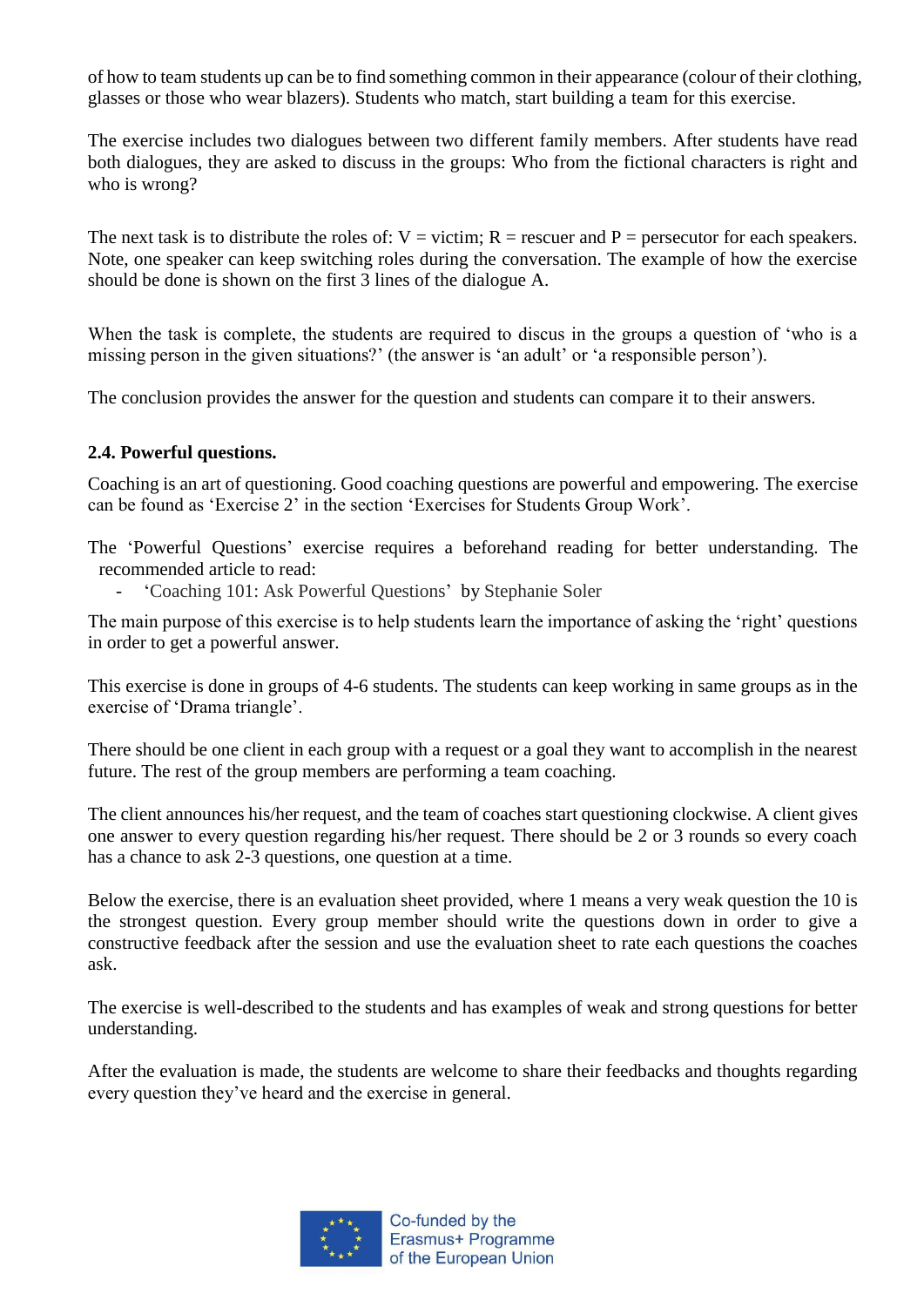# **3. COACHING**

## **a. There are three areas of coaching:**

- 1. Goal: focusing on what a coachee wants and how to achieve it;
- 2. Values: knowing what is important to a coachee and living their values in achieving goals;
- 3. Beliefs: challenging limiting beliefs by giving tasks that provide feedbacks.
- b. **Unconsidered opinions.** Everyone has his/her own opinion, but these opinions might be limiting in following situations:
- 1. Opinions are based on personal beliefs and these beliefs are mistaken;
- 2. Other people's opinions, as they are one's own. Judging others or ourselves by values of others (friends, parents, peers, etc.).
- 3. Comparison. Comparing yourself to an impossible or unrealistic standards can lead to a lack of motivation. The right and adequate way is to compare your current self with yourself 3 or 5 year ago.
- 4. Over-generalization. The problem comes when we generalize from a few examples that are not representative. Using words such as 'always', 'never', 'everybody' means there is no exception. These words are limiting as they make an assumption of any decision and action will bring to same unsuccessful result.

# c. **The beliefs of coaching are:**

- If you want to understand, act;
- There is no failure, only feedback;
- We already have all the resources we need or can create them;
- All behaviour has a purpose;
- Having a choice is better than having no choice;
- You are doing the best you can;
- Coaching is an equal partnership;
- The client has all the answers:
- Having a prior excuse makes it easier to fail.

## **d. The overall sequence in coaching:**

- 1. What? (Questions which start with 'what' help to identify true goals and values of a coachee);
- 2. How? ( Questions beginning with 'how' usually help to recognize the means of an achievement);
- 3. When? (The 'when' questions constant time frames and make the goals sound more realistic).